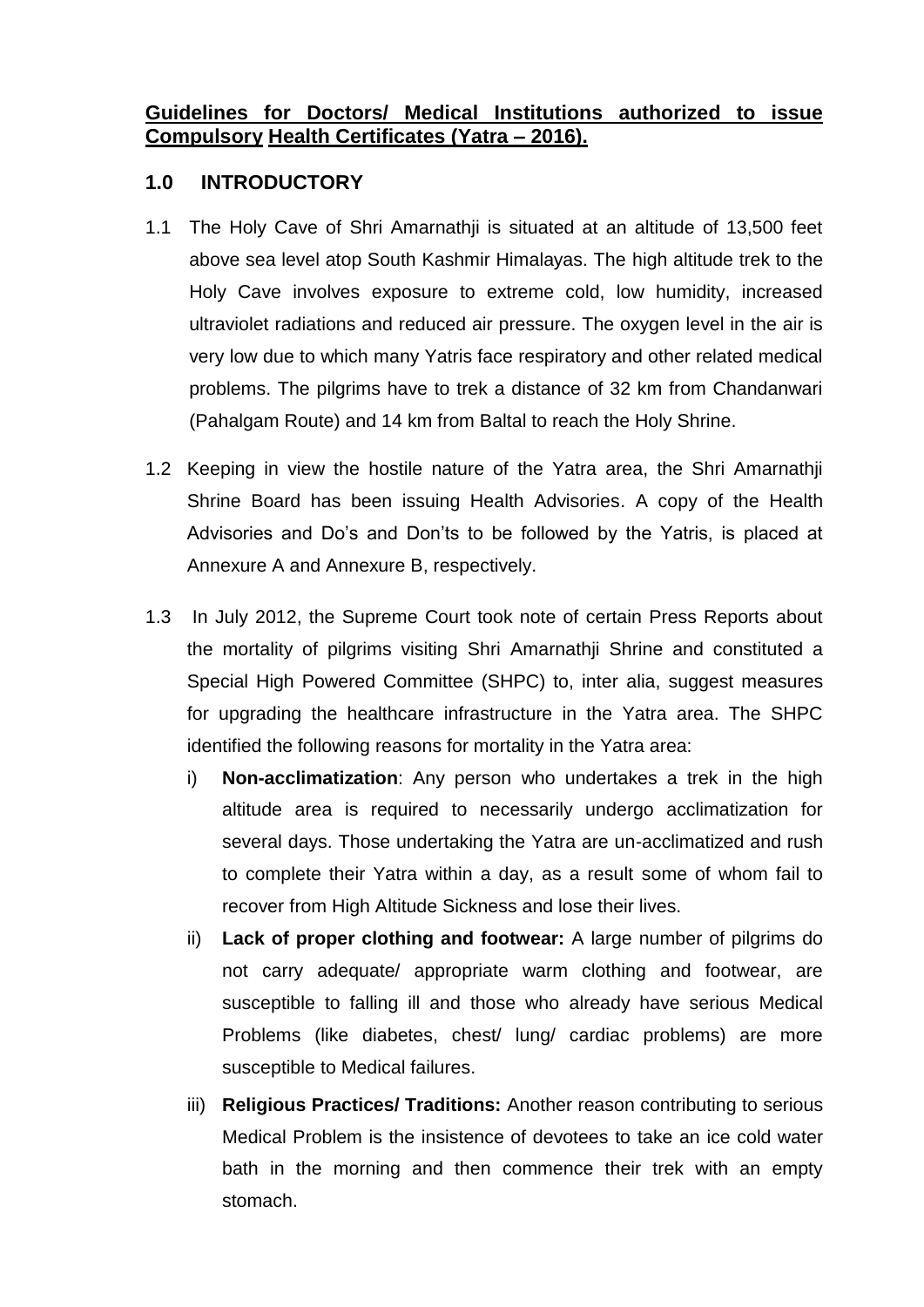- iv) **Profile of Yatris:** Very old men and women, adolescents and people already suffering from ailments are high risk prone to losing life during the Yatra which involves climbing in a high Altitude difficult area and sudden changes in weather conditions.
- 1.4 The SHPC in its Report has made more than 20 recommendations dealing with different aspects of Health Care facilities to be provided to the Yatris during Yatra 2013 and beyond, all of which are being implemented by the Union Government, J&K Government and the Shri Amarnathji Shrine Board. One of the recommendations of the SHPC was that all Yatris should continue to furnish Compulsory Health Certificates while seeking registration for the pilgrimage. The SHPC further recommended constitution of an Expert Medical Committee to review the format of Compulsory Health Certificate (CHC) and suggest suitable modifications. The SHPC also recommended that the Compulsory Health Certificate shall not be issued by an RMP (as was prescribed for Yatra-2012) but by the Doctors/ Medical Institutes who are specifically authorised by the State Governments to issue Compulsory Health Certificate.
- 1.5 The members of the Medical Expert Committee (three nominated by Union Health Secretary and one nominated by State Health Secretary) deliberated on various health related issues which the Yatris have to face during this arduous Yatra and prescribed a revised CHC [containing part (A) and part (B)], a copy of which is enclosed as an **Annexure C** to these Guidelines.
- 1.6 Considering the advice of National Disaster Management Authority (NDMA), Shri Amarnathji Shrine Board in its meeting, held on 31st January, 2013 has decided that **no one below the age of 13 years or above the age of 75 years and no lady with 6 week's pregnancy should be allowed to undertake Yatra."**

#### **2.0 GUIDELINES FOR DOCTORS / INSTITUTIONS FOR ISSUING COMPULSORY HEALTH CERTIFICATE**

2.1 Each applicant shall provide information to the Authorised Doctor/ Institution about his/her health status, past medical history and various ailment from he/she may be suffering or may have suffered as prescribed in part (A) of the Compulsory Health Certificate.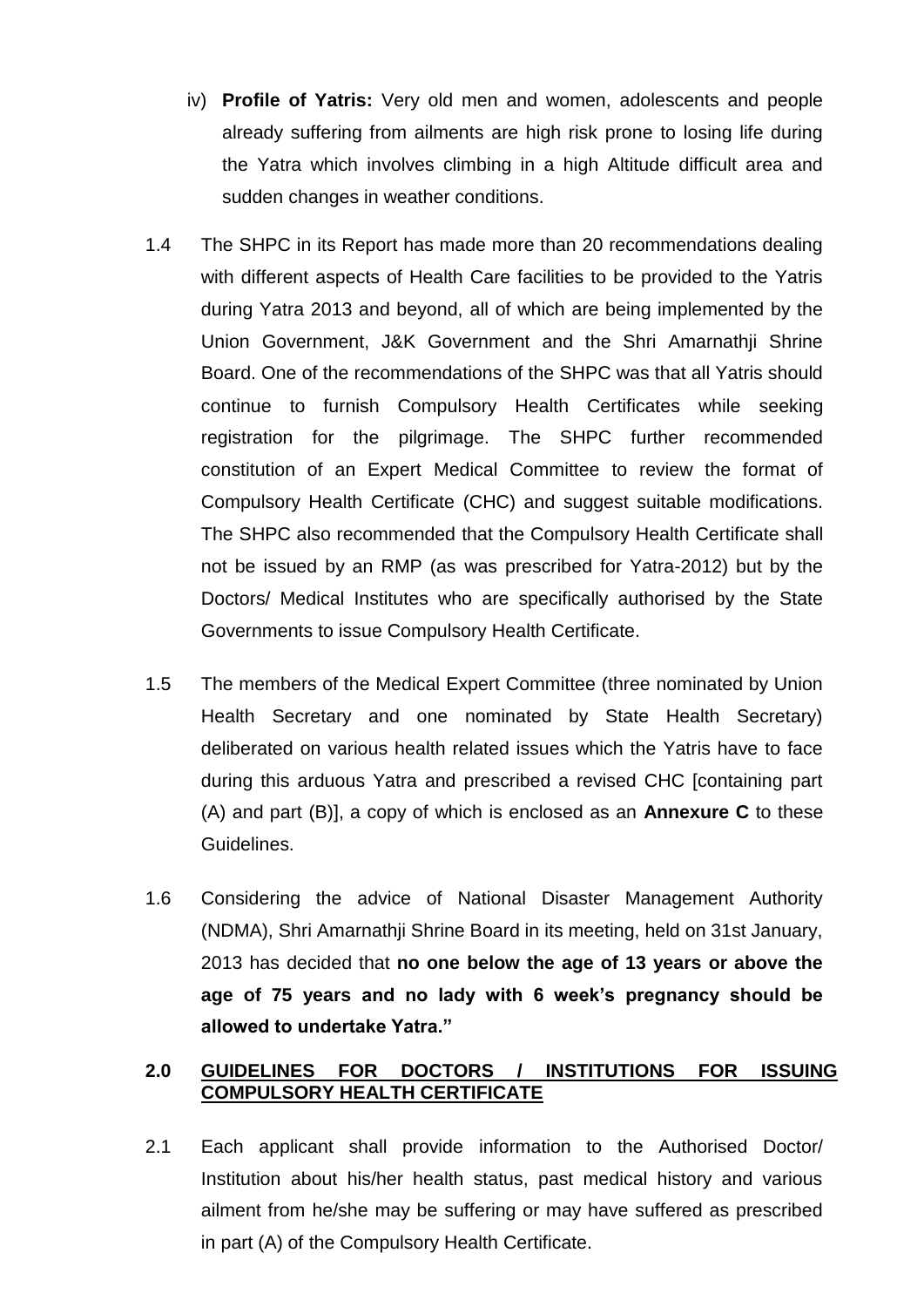- 2.2 The Authorised Doctors/ Institutions shall issue the prescribed Compulsory Health Certificate [in part (B) of the format] after **detailed examination of the applicant and necessary investigation/ test, if needed, and having satisfied himself / herself as to the fitness of the applicant to undertake this arduous Yatra.**
- **2.3 The Authorised Doctors/ Institutions shall not issue Compulsory Health Certificate to any applicant who is below the age of 13 years or above the age of 75 years and to pregnant lady with 6 weeks pregnancy.**
- 2.4 For Yatra 2016, the Authorised Doctors/ Institutions shall issue the Compulsory Health Certificates from 10<sup>th</sup> February, 2016. The CHCs issued before  $10<sup>th</sup>$  February, 2016 would not be valid for the Registration purposes.
- 2.5 **All the doctors/ Health Institutions authorised by the State Governments/ UTs shall appropriately evaluate the health conditions of the applicant, [keeping in view the high altitude of the Yatra route (as high as 14,500 ft), temperature variation (the temperature goes as low as 5 degree Celsius in case of bad weather), level of oxygen in the Yatra area, difficult terrain, steep ascend in the Yatra route at high altitude] and after careful examination/ investigation ensure that Compulsory Health certificate is issued to medically fit applicants only**.
- 2.6 The nominated Doctors shall indicate their 'MCI Registration Number' and "name" at the appropriate places indicated in Part (B) of the enclosed CHC at Annexure-C while issuing the Compulsory Health Certificates.
- 2.7 The authorised doctors shall maintain proper record of the issuance of CHC so that the database so generated could be analysed for bringing about further improvements in the health care facilities in the Yatra area and /or for making further changes in the format of CHC.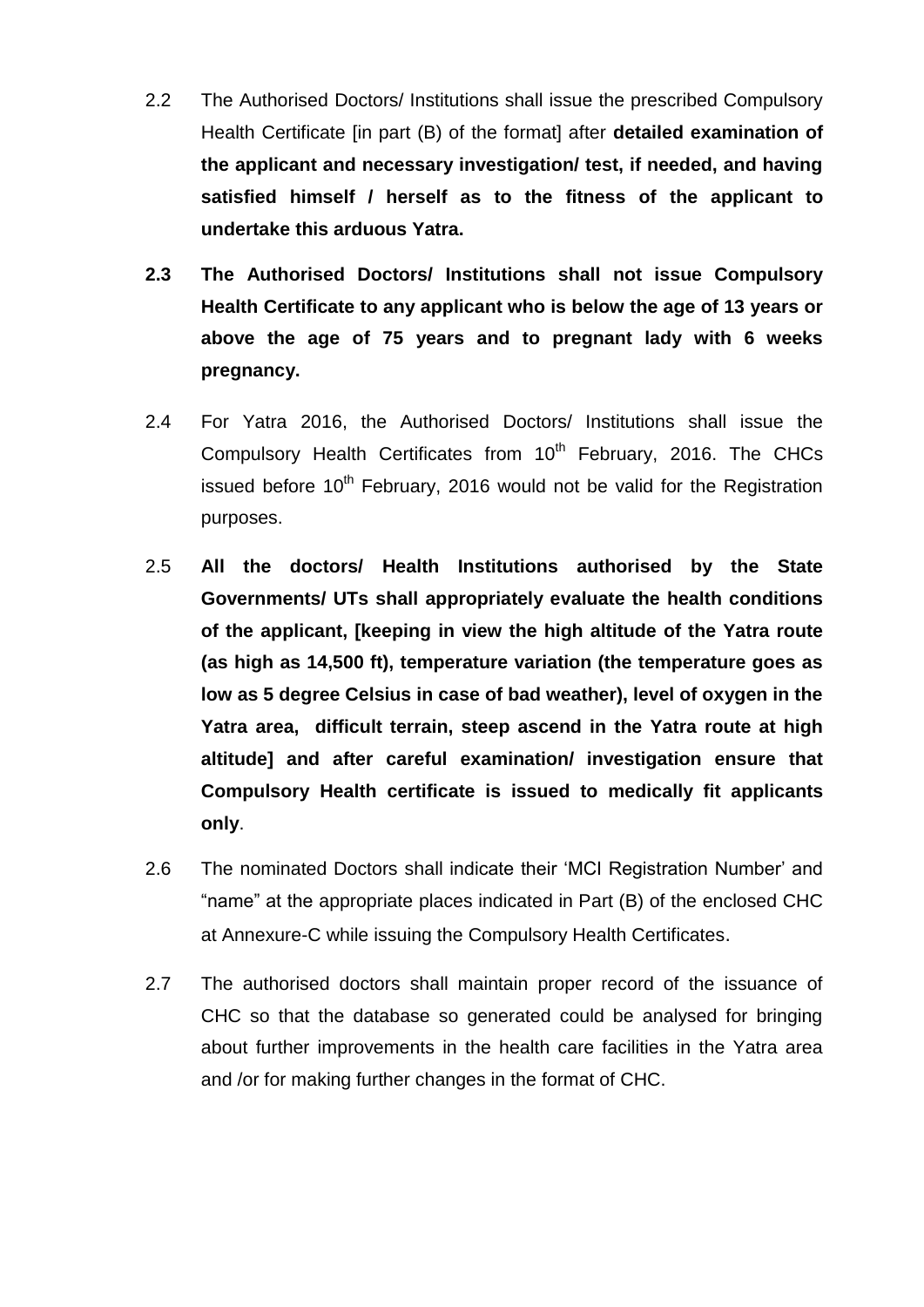## **Health Advisory**

- 1. The Pilgrimage to Holy Cave of Shri Amarnathji involves trekking at altitudes as high as 14000 feet.
- 2. Yatris may develop High Altitude Sickness with following symptoms: loss of appetite, nausea, vomiting, fatigue, weakness, dizziness, lightheadedness and difficulty in sleeping, visual impairment, bladder dysfunction, bowl dysfunction, loss of coordination of movements, paralysis on one side of the body, gradual loss of consciousness and mental status changes, drowsiness, chest tightness, fullness, congestion, fast breathing and increased heart rate.
- 3. If high altitude sickness is not treated timely, it may be lethal in a matter of hours.

## **Do's for prevention of High Altitude Sickness.**

- 1. Do prepare for the Yatra by achieving Physical Fitness it is advisable to start a preparatory Morning/ Evening walk, about 4- 5 km per day, at least a month prior to the Yatra.
- 2. Start deep breathing exercise and Yoga, particularly pranayam for improving oxygen efficiency of the body.
- 3. Do check with your physician prior to travelling to higher elevations, if you have any existing pre-existing medical conditions.
- 4. Do walk slowly while ascending and take time to acclimatize-, relax for a short while on steep inclines.
- 5. Do avoid exerting beyond your normal capacity.
- 6. Do take compulsory rest at various locations and ensure time logging and take ideal walking time mentioned on the display boards while moving towards next location.
- 7. Do check with your physician prior to taking any medications.
- 8. Do drink lots of water to combat dehydration and headaches about 5 liters of fluid per day.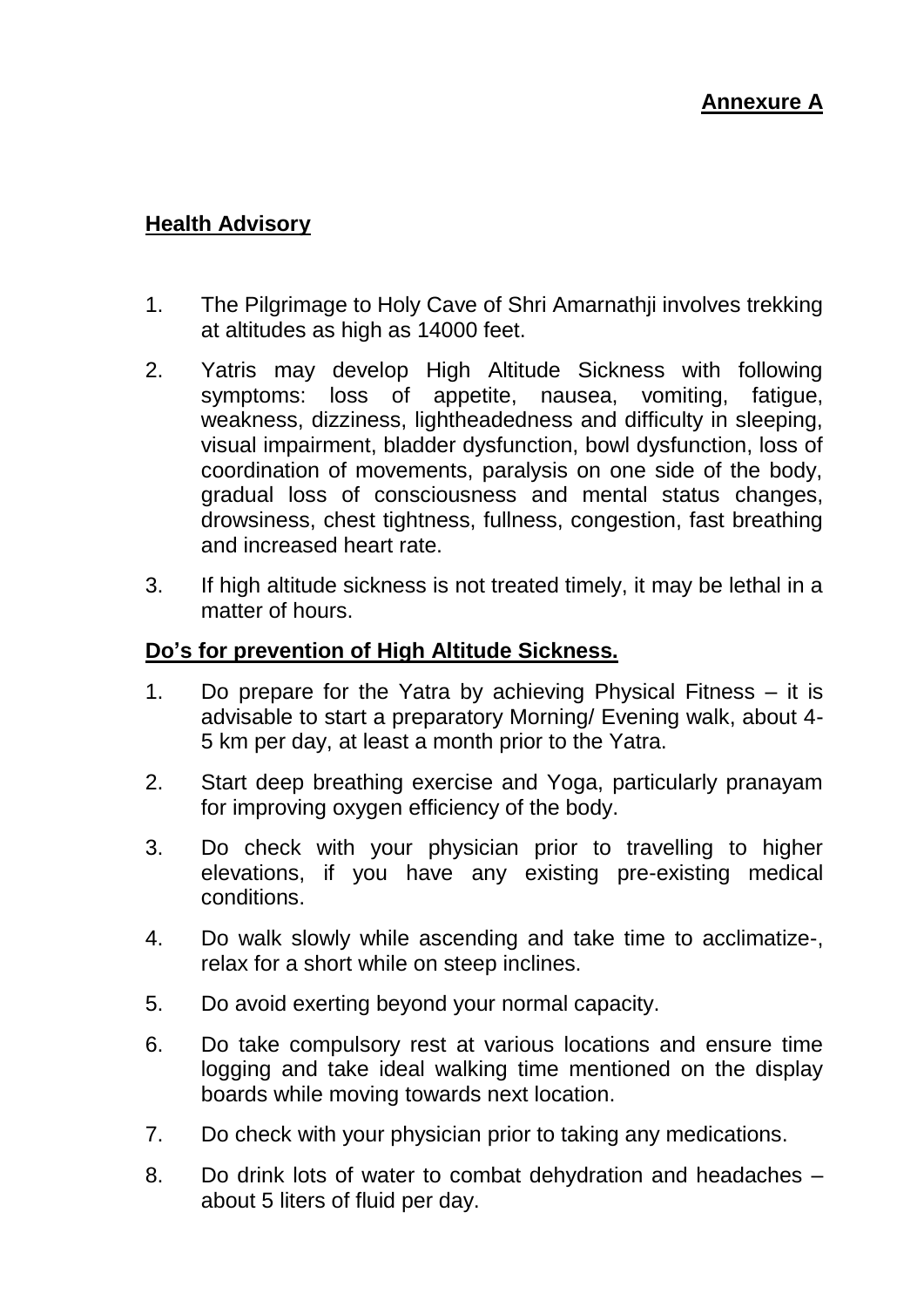- 9. Do follow the prescribed food menu available at Shrine Board's website, Shriamarnathjishrine.com – when having food in the Yatra area.
- 10. Do consume plenty of carbohydrates to reduce fatigue and prevent low blood sugar levels.
- 11. Do bring portable oxygen with you as it is helpful in case you have difficulty in breathing.
- 12. Do descend immediately to a lower elevation, if you start having altitude illness symptoms.
- 13 In case there is any change in the status of your health after having obtained Compulsory Health Certificate some weeks earlier, do consult your doctor before embarking on the pilgrimage.
- 14. In case of any signs of high altitude sickness or any other discomfort, immediately contact the nearest medical facility located at every 2 kms.

## **Don'ts for prevention of High Altitude Illness.**

- 1. Don't ignore the symptoms of high altitude illness.
- 2. Don't drink alcohol, caffeinated drink, or smoke.
- 3. Don't ascend any further if you have altitude illness. Instead, descend immediately to an elevation where you can acclimatize.
- 4. Don't accept everything a sick Yatri says since his/ her judgment is impaired.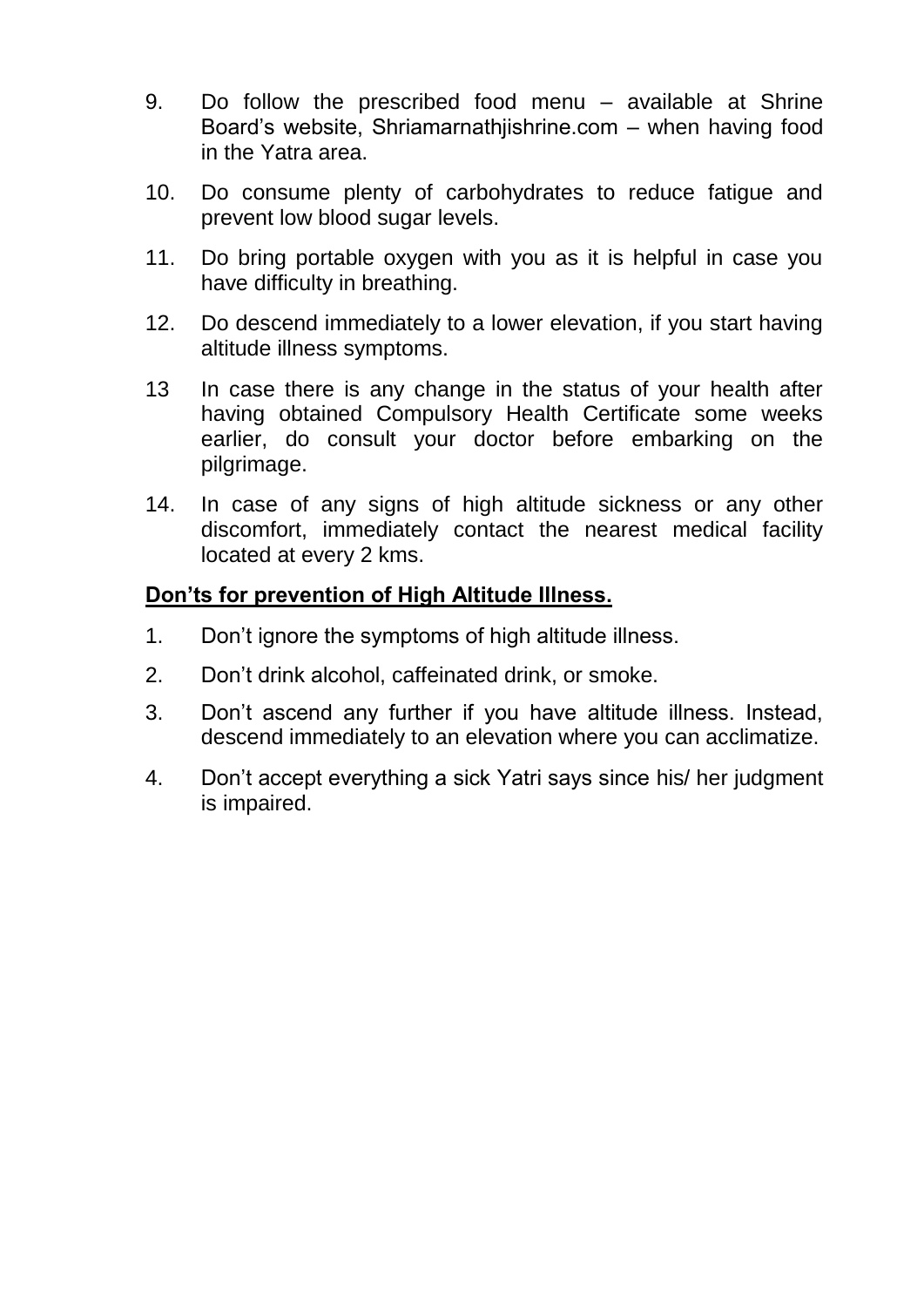## **Annexure B**

## **SHRI AMARNATHJI YATRA 2016**

### **Do's and Don'ts**

#### **Do's for the Yatris**

- 1. Do carry sufficient woolen clothing as the temperature may sometimes abruptly fall to below 5 degree Celsius.
- 2. Do carry umbrella, wind cheater, raincoat, and waterproof shoes as the weather in the Yatra area is unpredictable.
- 3. Do keep your clothes and eatables in a suitable water proof bag to avoid your belongings getting wet.
- 4. Do keep in your pocket a note containing the name / address, mobile telephone number of any Yatri proceeding for Darshan on the same date as you are doing, for emergency purposes.

5. Do carry your identity card / driving license and Yatra permit with you.

- 6. Do travel in a group, with porters / horses / ponies carrying your luggage.
- 7. Do ensure that all those comprising the group remain in your sight, lest you are separated from your group.
- 8. On your journey home, you must leave the Base Camps along with all other members of your group.
- 9. Do seek immediate assistance of the Police in case any member of your group is missing. Also have an announcement made on the Public Address System at the Yatra Camp.
- 10. Do help your fellow Yatris travelling with you and perform Yatra with a pious mind.
- 11. Do strictly follow the instructions issued by the Yatra Administration, from time to time.
- 12. For any assistance, contact SASB Camp Directors / nearest Yatra Control room.
- 13. In case of any accident or emergent situation, immediately contact the nearest Camp Director / Mountain Rescue Teams (MRTs) deployed at various locations.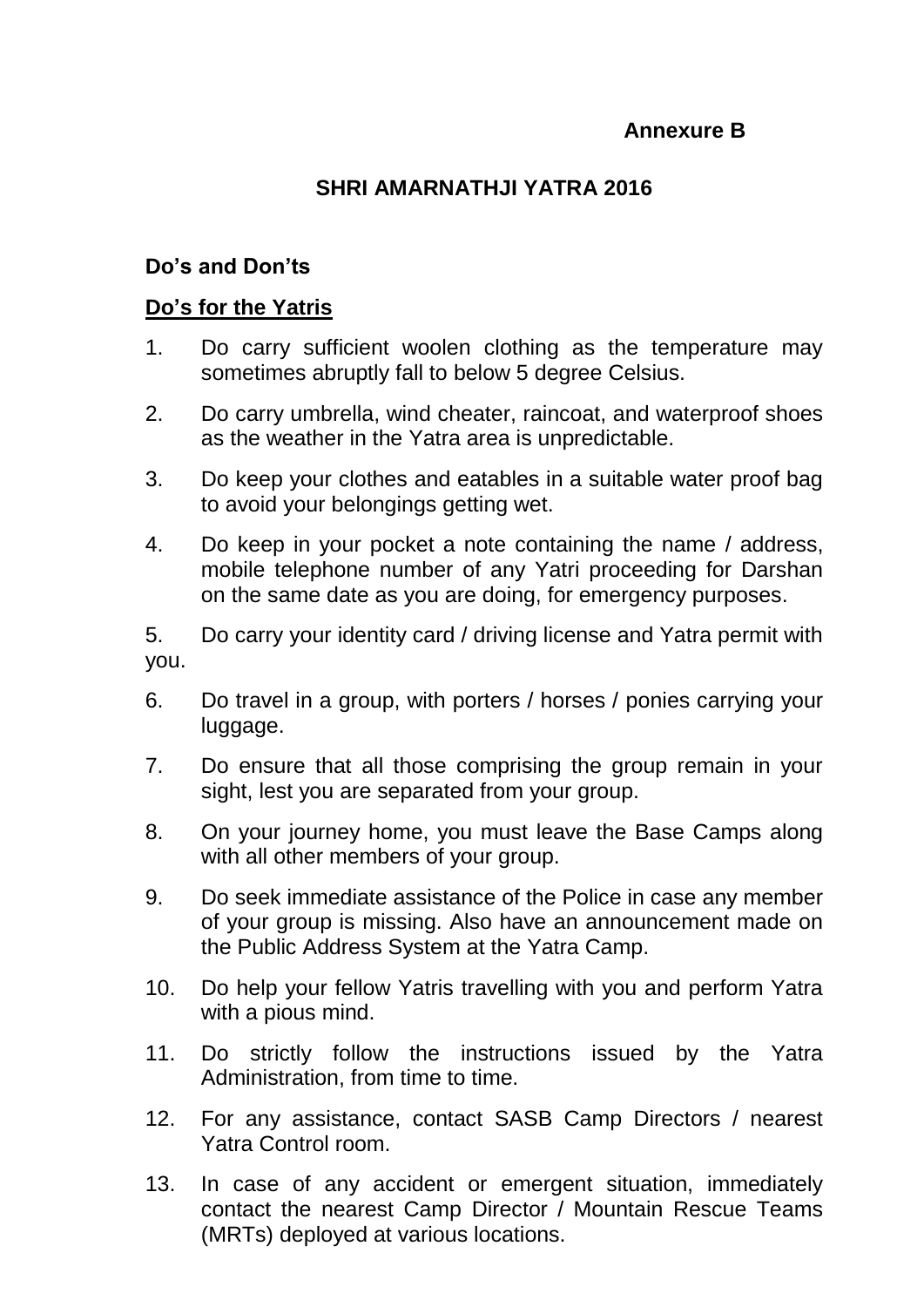- 14. The gates of Access Control at Domel and Chandanwari open at 05.00 am and close at 11.00 am. Reach the gates on time. No Yatri shall be allowed to undertake pilgrimage after the closure of the Gate.
- 15. Free food facility is available in the entire Yatra area at the Langars.
- 16. Do follow the prescribed Food Menu available on the Board's website: [www.shriamarnathjishrine.com](http://www.shriamarnathjishrine.com/) while having food in the Yatra area.
- 17. Pre-paid SIM Cards from other States shall not work in J&K and Yatra area. Yatris can purchase pre-activated SIM Cards at the Base Camps of Baltal and Nunwan.
- 18. Earth, water, air, fire and sky are integral parts of Lord Shiva. Therefore respect the environment and do nothing whatsoever to pollute the Yatra area.

## **Don'ts for the Yatris**

- 1. For women Yatris: They must not wear sarees during the Yatra. Salwar kameez, pant-shirt or a track suit is advisable.
- 2. **Women who are more than 6 week pregnant shall not be allowed to undertake the pilgrimage.**
- 3. **Children below 13 years in age and elderly persons above the age of 75 years shall not be permitted to undertake the pilgrimage.**
- 4. Don't stop at places which are marked by warning notices. Walk only on the tracks.
- 5. Don't walk barefoot or be without woolen clothing at any time as the temperature in the Yatra area remains low and changes abruptly.
- 6. Don't use slippers because there are steep rises and falls on the route to the Holy Cave. Only wear trekking shoes with laces.
- 7. Don't attempt any short cuts on the route as doing so is dangerous.
- 8. Don't commence journey on an empty stomach. If you do so, you may attract a serious medical problem.
- 9. Don't do anything during the entire Yatra which could cause pollution or disturb the environment of the area.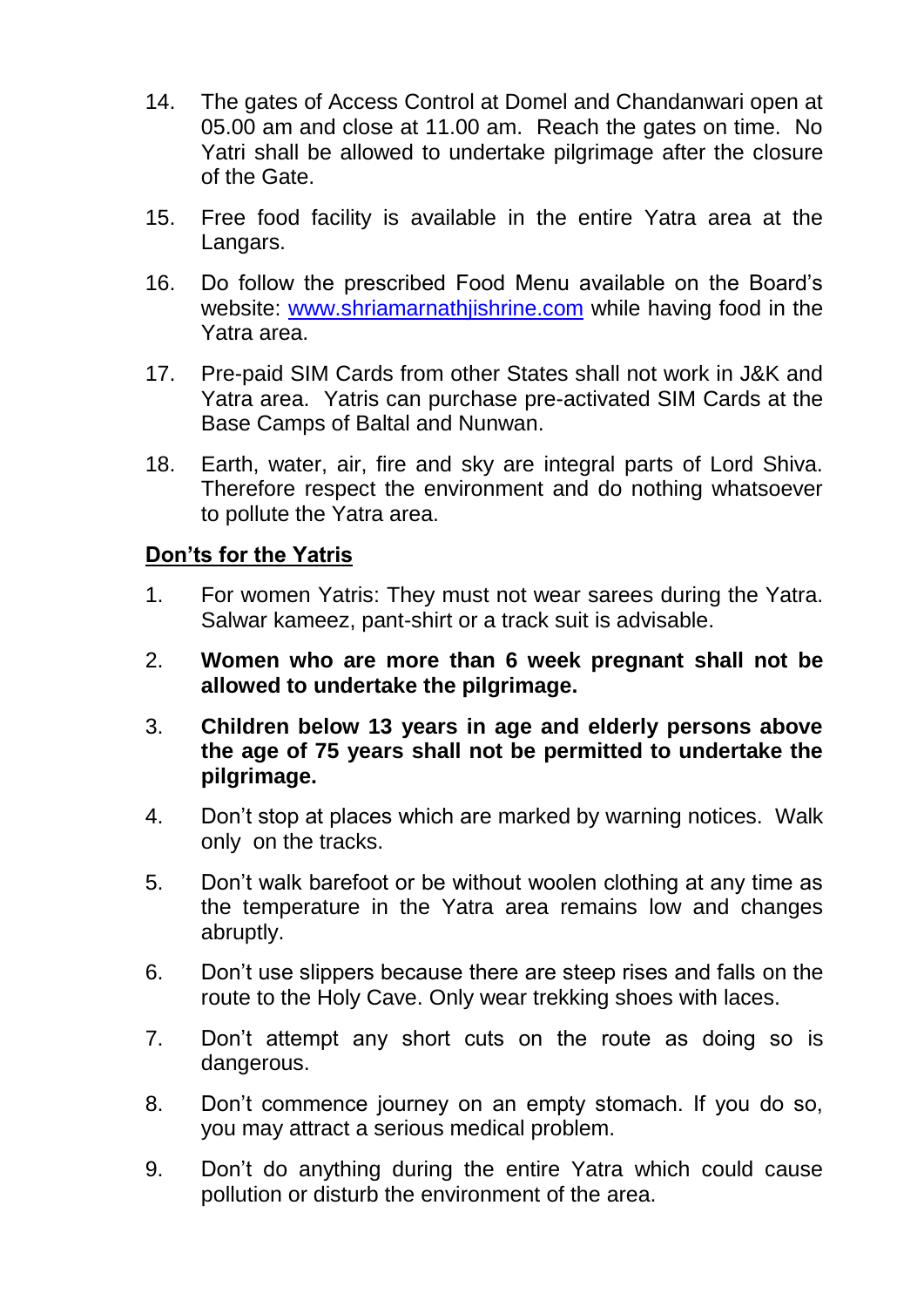- 10. Do not bring with you any polythene material as its use is banned in J&K and is punishable under law.
- 11. Avoid throwing coins, currency notes, decorative chunnis, brass lotas or any other material towards the Shivlingam while having Darshans at the Holy Cave.
- 12. Do not stay at Holy Cave overnight in view of high altitude and harsh and unpredictable weather conditions.
- 13. Do not leave Panjtarni Camp towards Holy Cave after 3.00 PM as no darshan is allowed at Holy Cave after 6.00 PM.
- 14. Please visit the website of the Shri Amarnathji Shrine Board and watch the informative Video documentary to get familiarized with the difficulties to be faced on the Yatra route.
- 15. In case of any query related to Yatra, please contact us at 01912503399 and 01912555662 (Jammu) 01942501679, 01942591821(Srinagar) and website: [www.shriamarnathjishrine.com.](http://www.shriamarnathjishrine.com/)